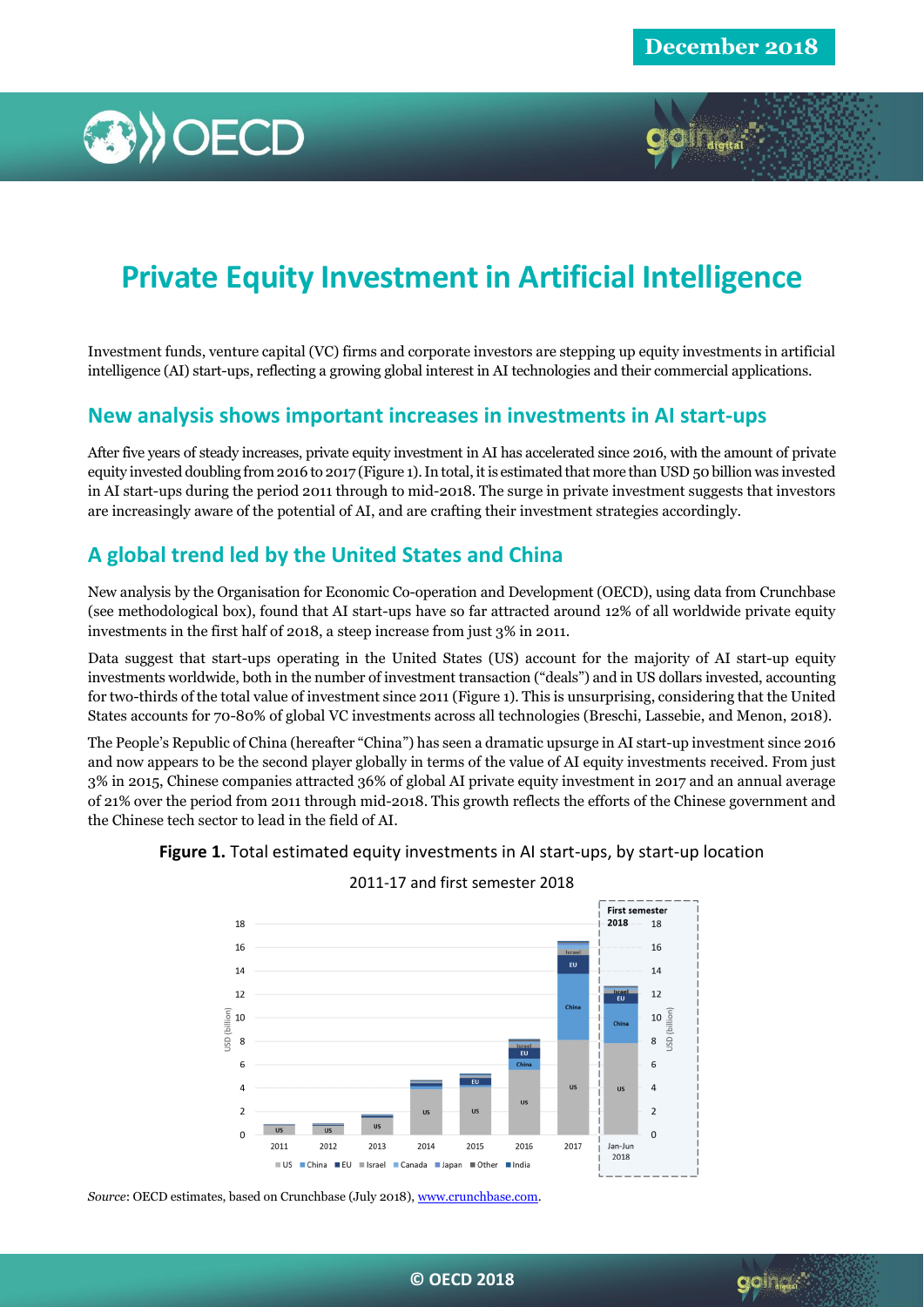The European Union (EU) accounted for 8% of global AI equity investment in 2017. This represents an important increase for the region as a whole, which accounted for just 1% of this investment in 2013. However, member states varied widely in terms of investment levels. United Kingdom start-ups received 55% of the EU total investment over the period 2011 to mid-2018, followed by German (14%) and French ventures (13%), implying that the remaining 25 countries shared less than 20% of all private AI equity investments received in the European Union and recorded in Crunchbase (Figure 2).

Beyond the United States, China and the European Union, which together attracted over 93% of global AI private equity investment from 2011 to mid-2018, start-ups in Israel (3%), and Canada (1.6%) also played a significant role. Most remarkably, Israel has seen investments in AI start-ups go from 5% of all equity invested in start-ups nationally in 2011, to 25% by mid-2018.

**Figure 2.** Private equity investments in AI start-ups based in the European Union, 2011 to mid-2018



Percentage of total amount invested in EU-based start-ups over period

*Source*: OECD estimates, based on Crunchbase (July 2018)[, www.crunchbase.com.](http://www.crunchbase.com/)

# **Data to 2017 show that the volume and size of AI deals is growing**

The number of investment transactions also grew globally, from less than 200 investment deals in 2011 to over 1 400 in 2017. This corresponds to a 35% compound annual growth rate from 2011 to the first half of 2018 (Figure 3). Startups based in the United States attracted a significant portion of all investment deals, rising from 130 in 2011 to approximately 800 in 2017. The European Union has also seen an increase in the number of deals, from about 30 in 2011 to approximately 350 in 2017.

While China-based start-ups signed fewer deals than companies in the United States or the European Union, going from none in 2011 to approximately 60 in 2017, the high total value of investment in China means that the average value of these deals was considerably higher than in the European Union.

The large average size of investments in China is in line with a general trend, whereby deals are seeing an increase in per-investment value. In 2012 and 2013, close to nine out of ten reported AI investment deals were worth less than USD 10 million, while only one out of ten was between USD 10 and 100 million and there were no deals worth more than USD 100 million. By 2017, more than two deals out of ten were larger than USD 10 million and close to 3% were larger than USD 100 million. The trend accentuated in the first half of 2018, with 40% of reported deals worth more than USD 10 million and 4.4% worth over USD 100 million.

In terms of value, deals larger than USD 100 million represented 66% of the total amount invested in AI start-ups in the first half of 2018. These figures reflect the maturing of AI technologies and investor strategies, with larger investments focused on fewer AI companies. For example, the start-up that attracted the largest investment in 2017 (USD 3 billion) was the Chinese company Toutiao, an AI-powered content recommendation system based on data mining that suggests relevant, personalised information to users in China, through social network analysis.

Since 2016, Israel (Voyager Labs), Switzerland (Mindmaze), Canada (LeddarTech and Element AI) and the United Kingdom (Oaknorth and Benevolent AI) have all seen deals worth USD 100 million or more, highlighting dynamic AI activity beyond the United States and China.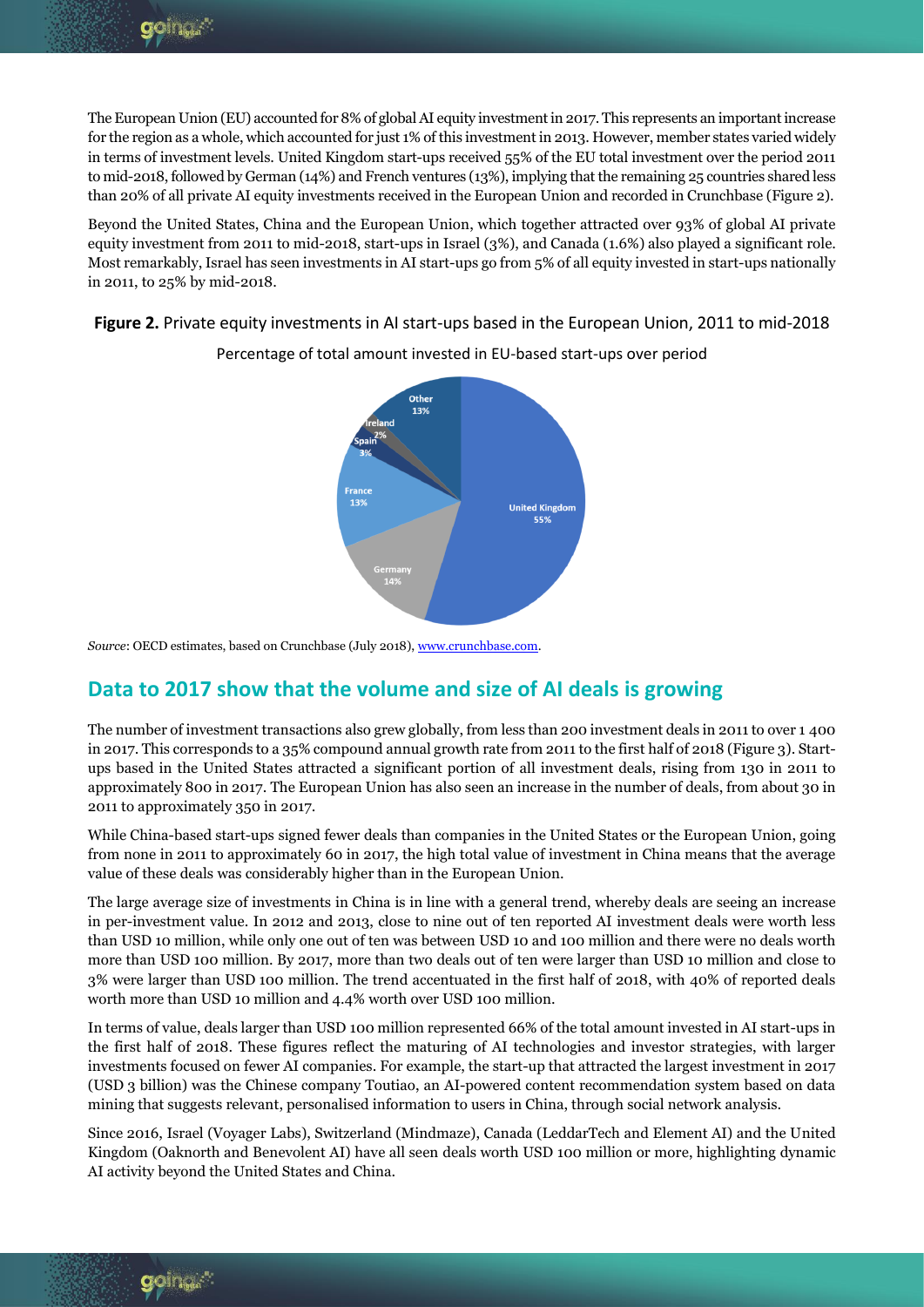goin<sub>tea</sub>."



**Figure 3.** Number of private equity investments in AI start-ups, by start-up location

2011-17 and first semester 2018

*Source*: OECD estimates, based on Crunchbase (July 2018)[, www.crunchbase.com.](http://www.crunchbase.com/)

## **Investment patterns vary across countries and regions**

The total amount invested and the global number of deals has increased greatly since 2011, but wide variations in investment profiles emerge between countries and regions.

In particular, the profile of investments in Chinese start-ups appears very different from those of the rest of the world.Individual private equity investments in Chinese AI start-ups registered in Crunchbase were worth an average of USD 150 million in 2017 and in the first half of 2018, whereas the average investment size in 2017 in other countries was just one tenth of that amount.

Overall, three patterns can be observed:

- Chinese start-ups, with few but very large investments
- EU start-ups, with a steadily increasing number of smaller investments (USD 3.2 million on average per investment in 2016, USD 5.5 million in 2017 and USD 8.5 million in the first half of 2018)
- the United States, with a steadily increasing number of larger investments (USD 9.5 million on average per investment in 2016, USD 13.2 million in 2017, and USD 32 million in the first half of 2018).

These differences in investment profiles remain notable even when deals over USD 100 million are excluded from the sample. Similar patterns are seen in other technological areas; in 2017, Chinese start-ups across all industries raised USD 200 million on average per investment round, while start-ups in the United States and the European Union raised an average of USD 22 million and USD 10 million, respectively.

## **Autonomous-vehicles start-ups are receiving significant funding**

Levels of private equity investment in AI vary widely by field of application. Autonomous vehicles (AVs) represent an increasing share of private equity investments in AI start-ups. Until 2015, AVs represented less than 5% of total investments in AI start-ups. By 2017, AVs represented 23% of the total, growing to 30% by mid-2018. The bulk of VC investment in AV start-ups went to US-based start-ups (80% in the period 2017 to mid-2018), followed by AV start-ups based in China (15%), Israel (3%) and the European Union (2%). The growth is due to a dramatic increase in the per-investment amount, with the actual number of investments remaining fairly constant (87 in 2016 and 95 in 2017). In the United States, the average amount per investment in this sector increased ten-fold from USD 20 million in 2016 to close to USD 200 million in the first half of 2018, in large part due to Softbank's USD 3.35 billion investment in Cruise Automation, a self-driving car company owned by General Motors that develops autopilot systems for existing cars. In 2017, Ford invested USD 1 billion in AV company Argo AI.